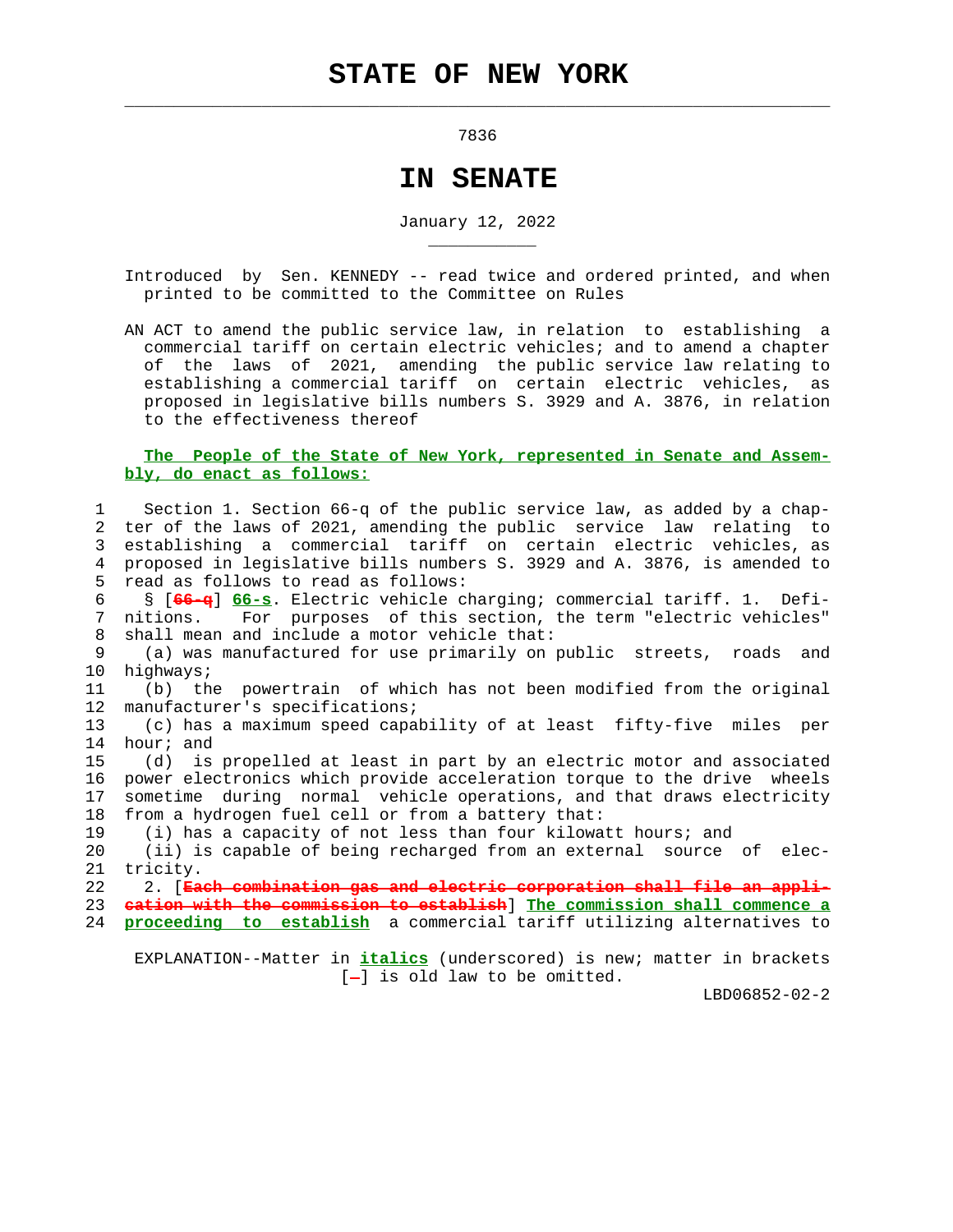S. 7836 2

 1 traditional demand-based rate structures**, other operating cost relief mechanisms, or a combination thereof (collectively, "solutions")** to 3 facilitate faster charging for eligible light duty, heavy duty, and 4 fleet electric vehicles. [**Each tariff shall evaluate the relative costs, benefits, and ancillary related costs and benefits associated with vari- ous faster charging rate designs and do so for multiple scenarios where each predicts a different rate of electric vehicle adoption.**] **The commission shall evaluate the relative costs and benefits of proposed solutions, and such solutions must include, at a minimum: (a) technolo- gy-agnostic solutions so long as such solutions would not have the effect of discouraging innovation; (b) mechanisms to enable customers with fast electric vehicle charging for eligible light duty, heavy duty, and fleet electric as their largest source of energy demand to opt into solutions without unreasonable delay; (c) solutions for both existing and new customers; (d) mechanisms that would provide cost relief for customers during each combination gas and electric corporation monthly billing period; and (e) combination gas and electric corporation service territory-specific solutions.** 19 3. [**The commission shall, after notice and opportunity for public comment, approve, modify, or reject the tariff. 4. Within sixty days of commission approval of a combination gas and electric corporation's tariff filed under this section, such combination gas and electric corporation shall make the tariff available to custom- ers. 5. The combination gas and electric corporation may at any time propose revisions to a tariff filed under this section based on changing costs or conditions. 6.**] **The commission shall, no later than one year after the effective date of this section, after notice and public comment, including input from diverse stakeholders, regarding a proposal made by the department, issue an order approving or modifying such proposal. 4. The commission shall, no sooner than eighteen months of the date of such order, and periodically thereafter, review tariffs and other solutions implemented in accordance with this section, for the purpose of determining whether additional or other relief should be afforded to customers, or other changes to any tariffs or other solutions are neces- sary. 5.** Each combination gas and electric corporation [**providing**] **shall, within sixty days of the order issued pursuant to subdivision three of this section, file an application with the commission to provide** a 41 tariff **or implement other solutions pursuant to the order** under this 42 section **and** shall periodically report to the commission, [**as established by the commission and**] on a form prescribed by the commission, the 44 following information: 45 (a) the number of customers who have arranged to have electricity 46 delivered under the tariff **or other solutions**; [**and**] 47 (b) the total amount of electricity delivered under the tariff **or other solutions; and (c) such other information as the commission shall require. 6. Within sixty days of commission approval of a combination gas and electric corporation's application filed under this section, such combi- nation gas and electric corporation shall make any tariff or other operating cost relief mechanisms available to customers.** 54 § 2. Section 2 of a chapter of the laws of 2021, amending the public 55 service law relating to establishing a commercial tariff on certain